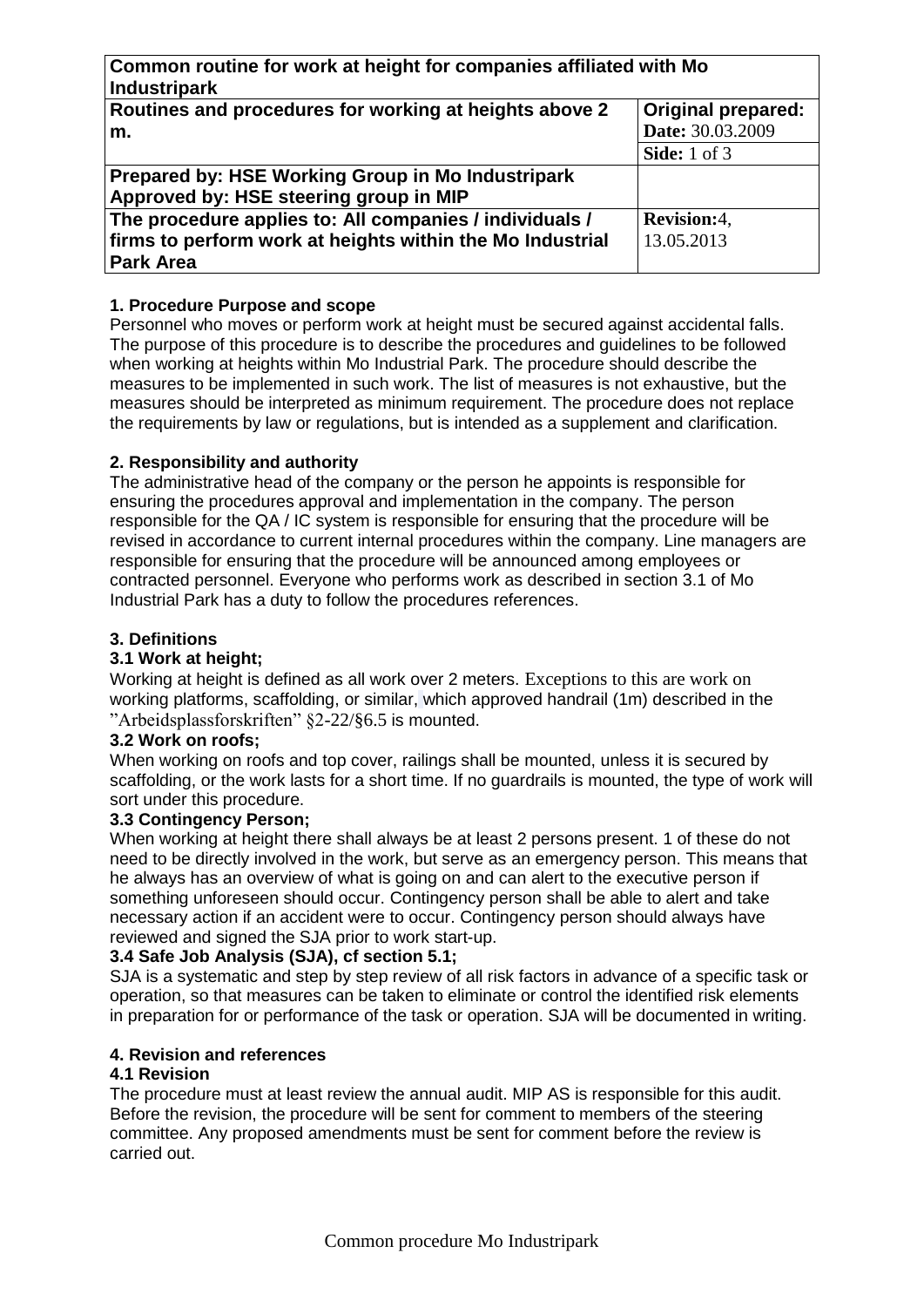| Common routine for work at height for companies affiliated with Mo |                           |
|--------------------------------------------------------------------|---------------------------|
| <b>Industripark</b>                                                |                           |
| Routines and procedures for working at heights above 2             | <b>Original prepared:</b> |
| m.                                                                 | Date: 30.03.2009          |
|                                                                    | <b>Side:</b> 2 of 3       |
| Prepared by: HSE Working Group in Mo Industripark                  |                           |
| Approved by: HSE steering group in MIP                             |                           |
| The procedure applies to: All companies / individuals /            | Revision:4,               |
| firms to perform work at heights within the Mo Industrial          | 13.05.2013                |
| <b>Park Area</b>                                                   |                           |

### **4.2 External references**

Environment Act Internal Regulations Regulations nr. 1355, "Forskrift om organisering, ledelse og medvirkning" Regulations nr. 1356 " Arbeidsplassforskriften Regulations nr. 1357 " Forskrift om utførelse av arbeid"

### **4.3 Internal references**

Will vary from company to company.

### **5. Description**

#### **5.1 Requirements for risk assessment / risk / safe job analysis (hereafter referred to as the SJA)**

Work at height must be carried out safely and under appropriate ergonomic conditions from a suitable surface. If this is not possible, the employer, on the basis of a SJA, have to select the work equipment and working method that is best suited to secure and maintain safe working conditions of temporary work at height. Before the work described in paragraph 3.1 commences, the written SJA has to be implemented.

### **5.2 Contents of the SJA**

The risk analysis should include the following points. (The list is not exhaustive, but a minimum of the matters to be mapped and analyzed)

### **5.2.1 Description of the hazard in the work**

**5.2.2 Is there other kind of work in progress in the area that must be taken into consideration?**

**5.2.3 Mandatory protection / fall arrest equipment.**

**5.2.4 Is there a need for work permit in the area?**

**5.2.5 Is there a risk of explosion in the area?**

**5.2.6 Is there a need for fire guard during the work?**

**5.2.7 Names of people involved in the work.**

**5.2.8 Plan for rescue / rescue method / rescue personnel / rescue equipment for use after fall accident.**

### **5.2.9 Notification procedures to be used by accident, also a meeting place for emergency personnel (Streetnr. and location)**

Assessment of residual risk after actions taken

SJA shall be approved by both the executive and the responsible principal before the work can be implemented.

### **5.3 Minimum 2 persons**

By working as described in Section 3.1 there shall always be at least 2 persons present throughout the work. If both participants actively participates in the work, there is no need for a separate "emergency person" . This assumes that one of the people always possess "the contingency persons " tasks.